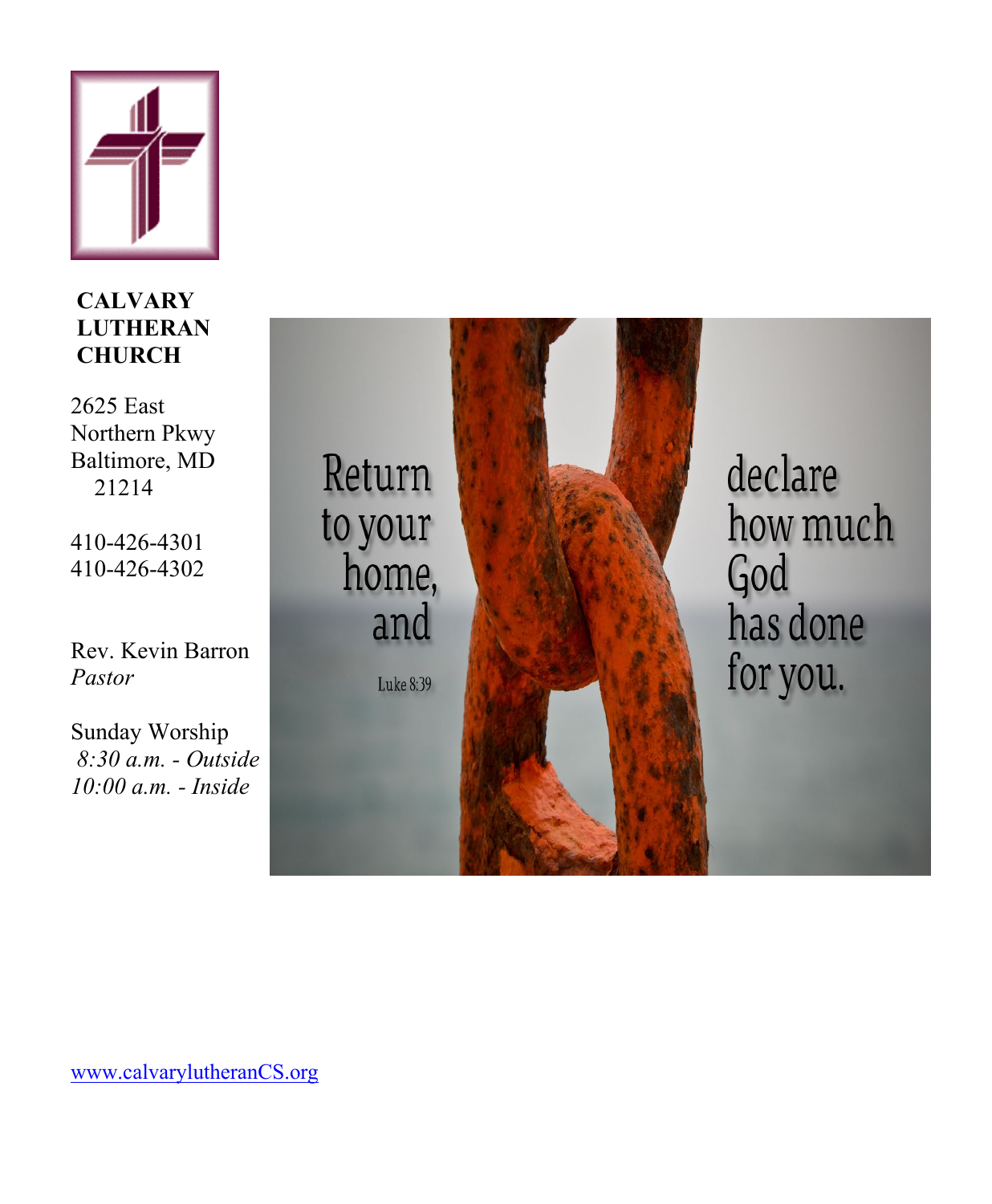## **CALVARY LUTHERAN CHURCH**

*"Forward in Faith and Mission"*

**SECOND SUNDAY AFTER PENTECOST 10 a.m. June 19, 2022**

## **HOLY COMMUNION AT CALVARY**

*"Taste and see that the Lord is good; blessed is the one who takes refuge in him" (Psalm 34:8).*



**God's Word teaches the real presence of Christ's body and blood invisibly in, with and under the bread and wine for the forgiveness of sins. We take seriously the spiritual care of those who commune at our altar. The Word of God states that no one offend against Christ and His Word by denying His true presence and its promise and seal of forgiveness. Because those who eat and drink our Lord's body and blood unworthily do so to their great harm (see 1 Cor. 11:27–29), and because Holy Communion is a confession of what is taught and believed at this altar (1 Cor. 11:26), any who are not yet instructed, in doubt or who hold a confession (beliefs) differing from that of this congregation (that is, belong to another church body or denomination) and yet desire to receive the Sacrament will have to first speak with the pastor before communing.**

**CALVARY CONNECTION: Please register your presence at worship using the clip boards located at the center aisle end of each pew. If we already have your current address, phone, email, etc., then, just enter your name, communion and or Pastoral call check-offs. Thank you.**

**Means please stand.** 

.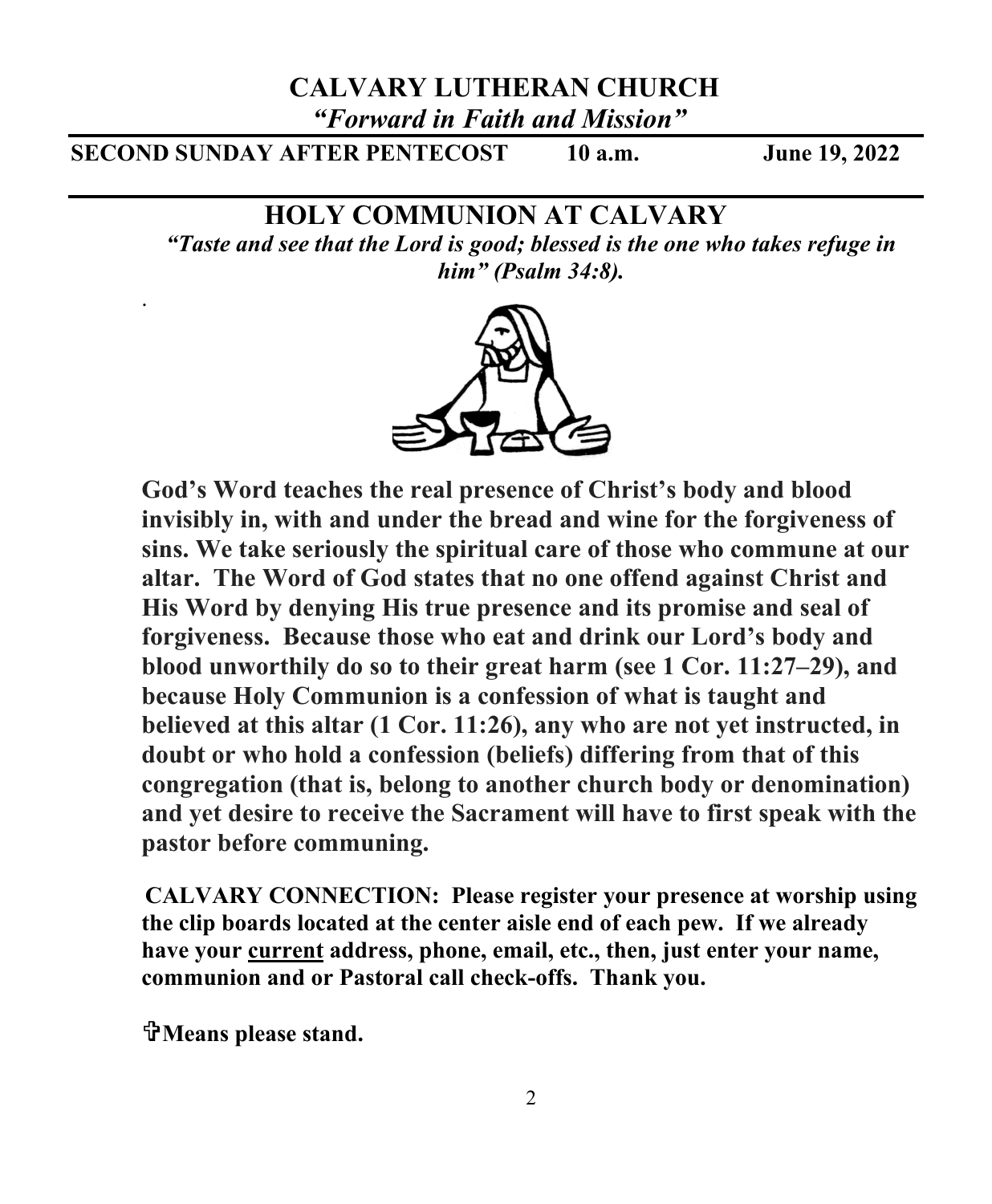## **WELCOME, ANNOUNCEMENTS**

#### **Opening Hymn 602 The Gifts Christ Freely Gives** 1 The gifts Christ free - ly gives to you and gives He me 2 The gifts flow from the font Where He calls us His own: 3 The gifts of grace and peace From  $ab - so - lu - tion$ flow: 4 The gifts there each The ho - ly Word is are day read: To be His Church, His bride, His cho-sen, saved and free! **New** life He gives that makes Us His and His lone.  $a$ pas-tor's words are Christ's For to trust The **us** and know. God's chil-dren lis - ten, hear, Re - ceive, and they are fed. Saints blest with these rich chil-dren who pro-claim gifts Are Here He for - gives our sins With wa - ter and His Word: For - give-ness that we need grant - ed there; Is to **us** Christ fills them with Him - self, Blest words that give them life, That they were won by Christ And cling to His strong name. The tri - une God Him-self Gives pow'r to call Him Lord. The Lord of mer - cy sends Us forth in His blest care. Re - stor - ing and re - fresh - ing Them for this world's strife.

# Confession and Absolution

*Stand*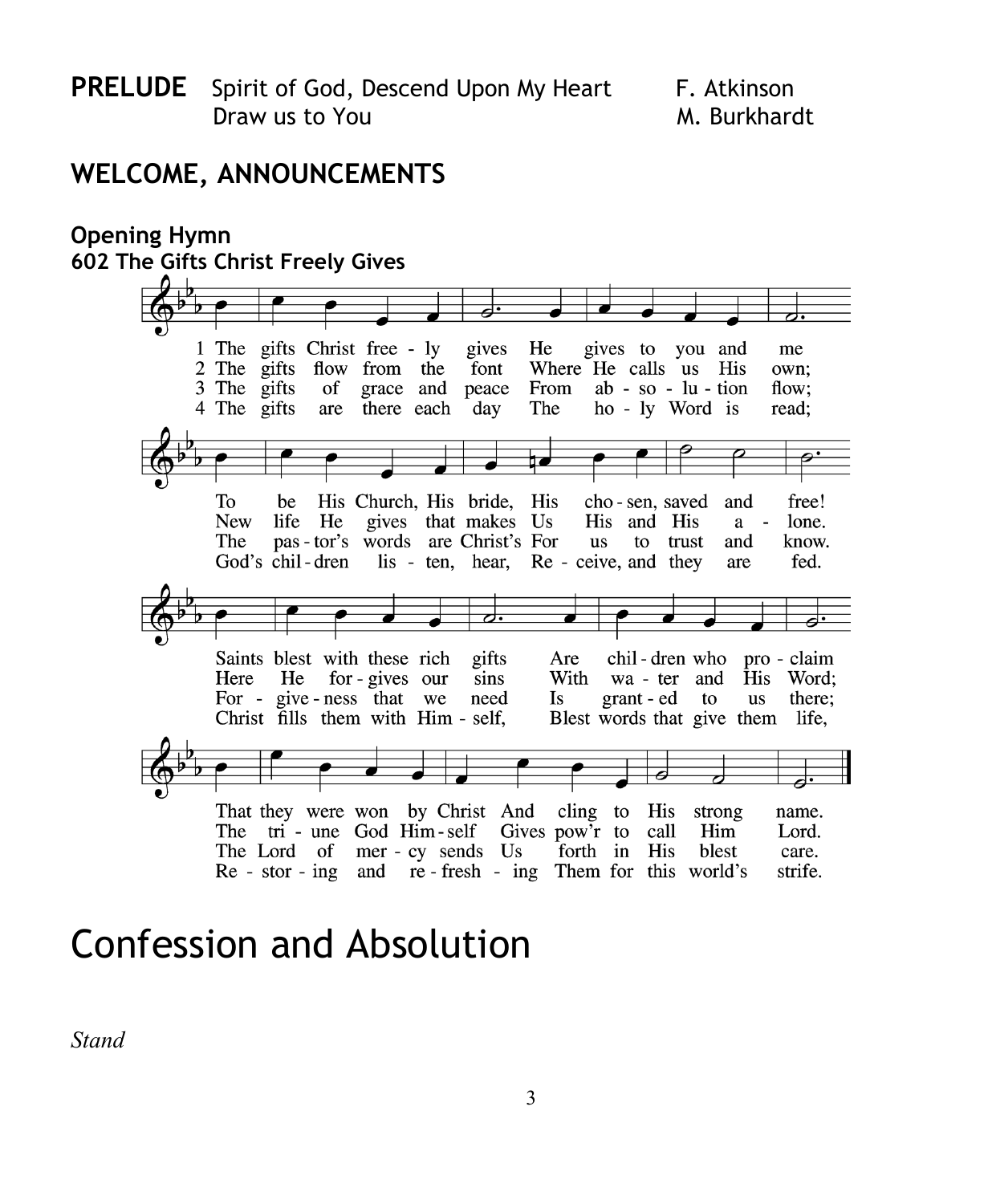*The sign of the cross may be made by all in remembrance of their Baptism.*

## **Invocation**

- P In the name of the Father and of the T Son and of the Holy Spirit.
- C **Amen.**

## **Exhortation** *LSB 151*

- P If we say we have no sin, we deceive ourselves, and the truth is not in us.
- C **But if we confess our sins, God, who is faithful and just, will forgive our sins and cleanse us from all unrighteousness.**

## *Kneel/Stand*

*Silence for reflection on God's Word and for self-examination.*

## **Confession of Sins** *LSB 151*

- P Let us then confess our sins to God our Father.
- C **Most merciful God, we confess that we are by nature sinful and unclean. We have sinned against You in thought, word, and deed, by what we have done and by what we have left undone. We have not loved You with our whole heart; we have not loved our neighbors as ourselves. We justly deserve Your present and eternal punishment. For the sake of Your Son, Jesus Christ, have mercy on us. Forgive us, renew us, and lead us, so that we may delight in Your will and walk in Your ways to the glory of Your holy name. Amen.**

## **Absolution** *LSB 151*

- P Almighty God in His mercy has given His Son to die for you and for His sake forgives you all your sins. As a called and ordained servant of Christ, and by His authority, I therefore forgive you all your sins in the name of the Father and of the T Son and of the Holy Spirit.
- C **Amen.**

*Stand*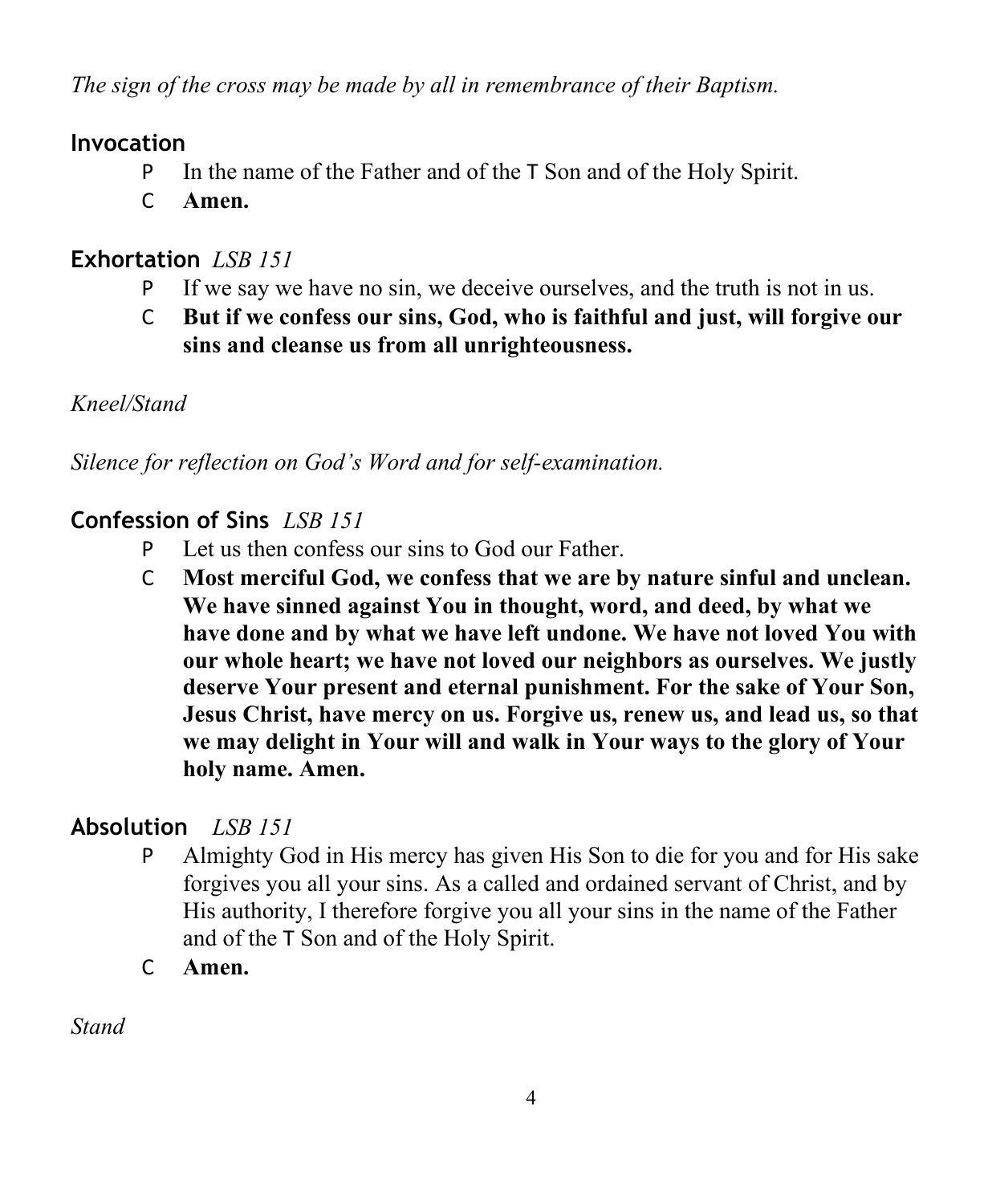# Service of the Word

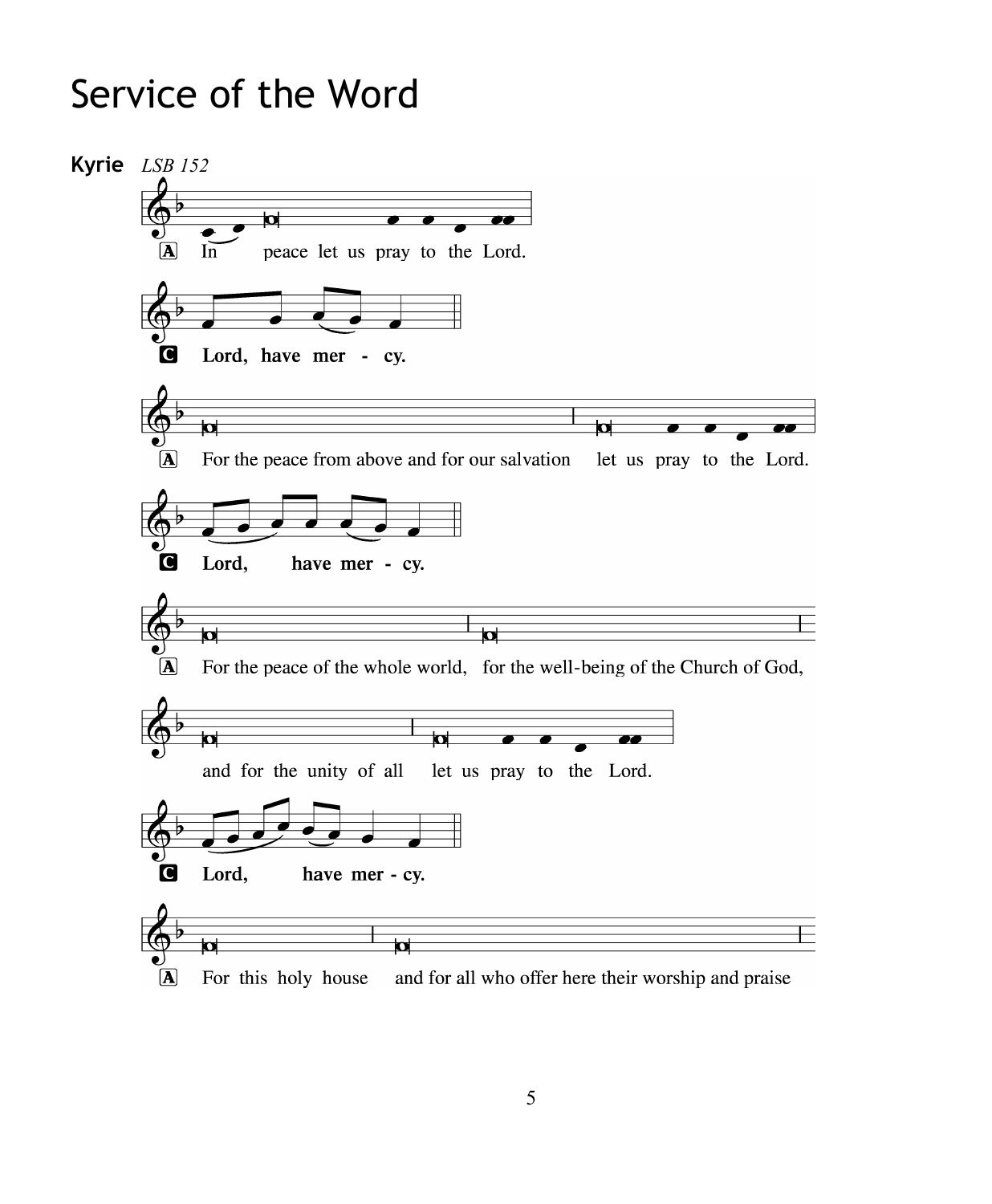

**Hymn of Praise Amazing Grace, My Chains are Gone**

Amazing grace how sweet the sound That saved a wretch like me I once was lost, but now I'm found Was blind, but now I see.

'Twas grace that taught my heart to fear And grace my fears relieved How precious did that grace appear The hour I first believed.

## **Chorus**

**My chains are gone, I've been set free My God, my Savior has ransomed me And like a flood His mercy reigns Unending love Amazing grace**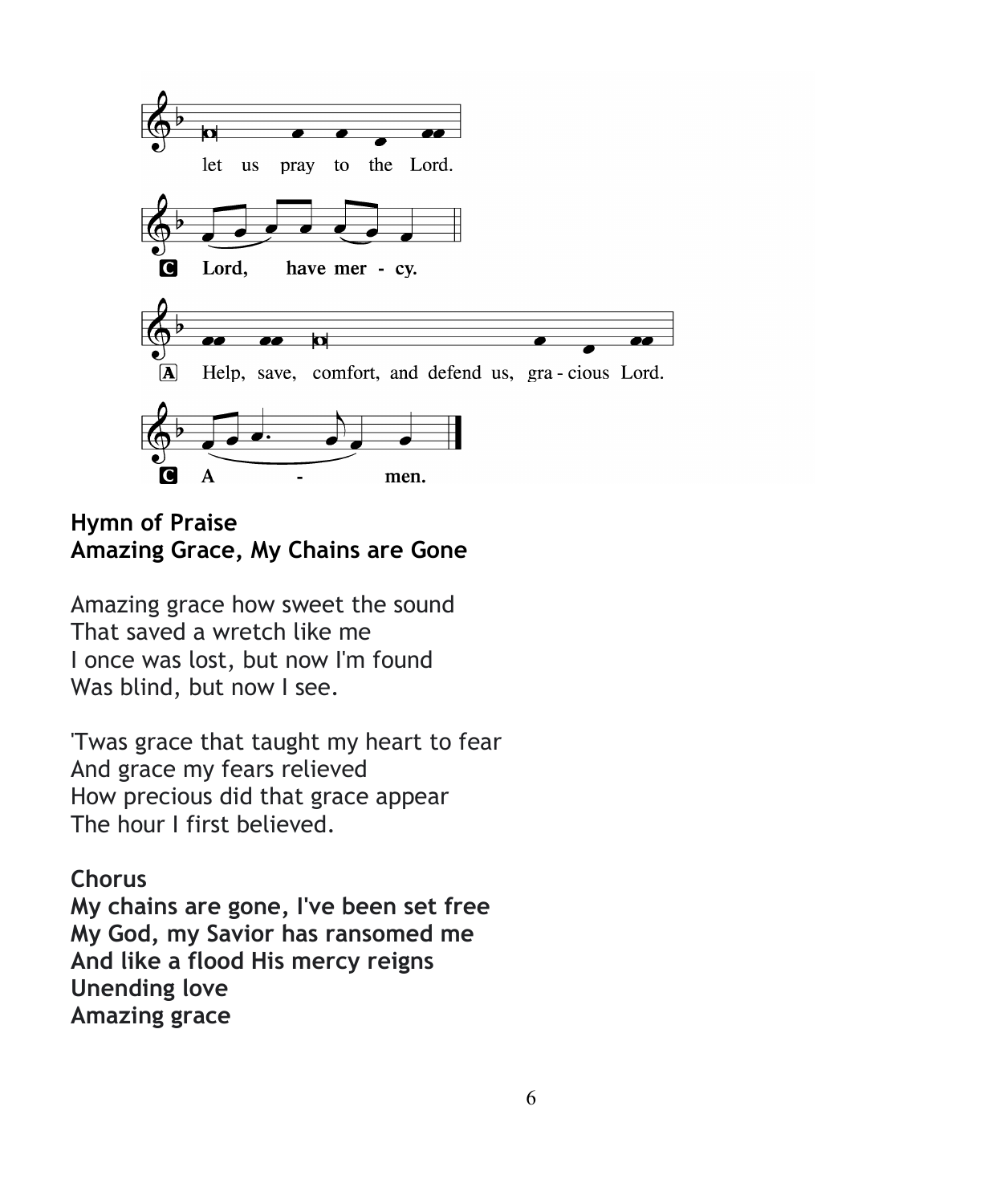The Lord has promised good to me His word my hope secures He will my shield and portion be As long as life endures. **Chorus**

The earth shall soon dissolve like snow The sun forbear to shine But God, who called me here below Will be forever mine, will be forever mine You are forever mine.

### **Salutation and Collect of the Day**

- P The Lord be with you.
- C **And also with you.**
- P Let us pray.

**O God, You have prepared for those who love You such good things as surpass our understanding. Cast out all sins and evil desires from us, and pour into our hearts Your Holy Spirit to guide us into all blessedness; through Jesus Christ, Your Son, our Lord, who lives and reigns with You and the Holy Spirit, one God, now and forever.**

C **Amen.**

#### *Sit*

### **Old Testament Reading Isaiah 65:1–9**

<sup>1</sup>I was ready to be sought by those who did not ask for me; I was ready to be found by those who did not seek me.

I said, "Here am I, here am I,"

to a nation that was not called by my name.

<sup>2</sup>I spread out my hands all the day

to a rebellious people,

who walk in a way that is not good,

following their own devices;

 $3a$  people who provoke me

to my face continually,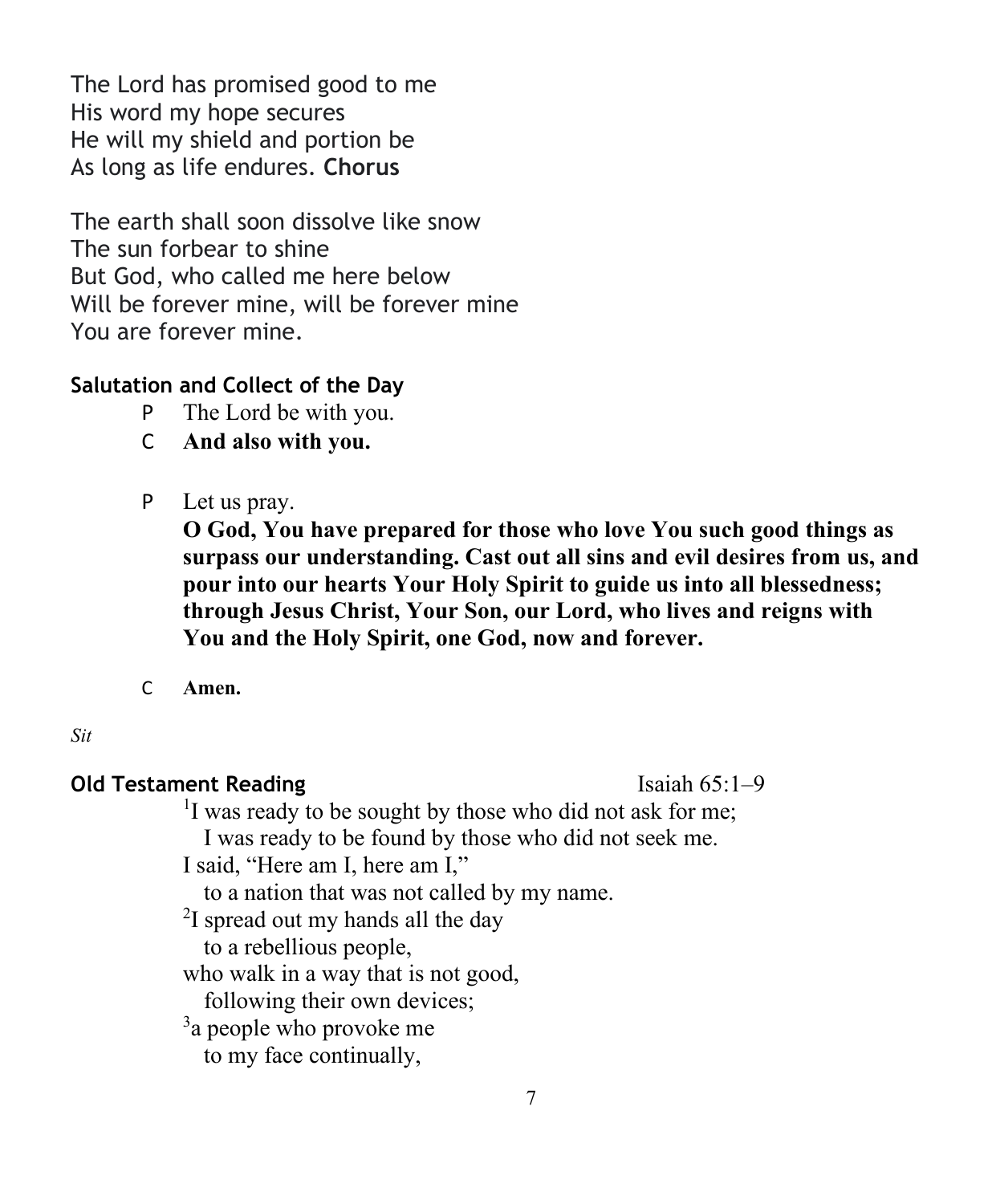sacrificing in gardens and making offerings on bricks; 4 who sit in tombs, and spend the night in secret places; who eat pig's flesh, and broth of tainted meat is in their vessels; <sup>5</sup>who say, "Keep to yourself, do not come near me, for I am too holy for you." These are a smoke in my nostrils, a fire that burns all the day. 6 Behold, it is written before me: "I will not keep silent, but I will repay; I will indeed repay into their bosom <sup>7</sup>both your iniquities and your fathers' iniquities together, says the LORD; because they made offerings on the mountains and insulted me on the hills, I will measure into their bosom payment for their former deeds." <sup>8</sup>Thus says the LORD: "As the new wine is found in the cluster, and they say, 'Do not destroy it, for there is a blessing in it,' so I will do for my servants' sake, and not destroy them all. <sup>9</sup>I will bring forth offspring from Jacob, and from Judah possessors of my mountains; my chosen shall possess it, and my servants shall dwell there."

- A This is the Word of the Lord.
- C **Thanks be to God.**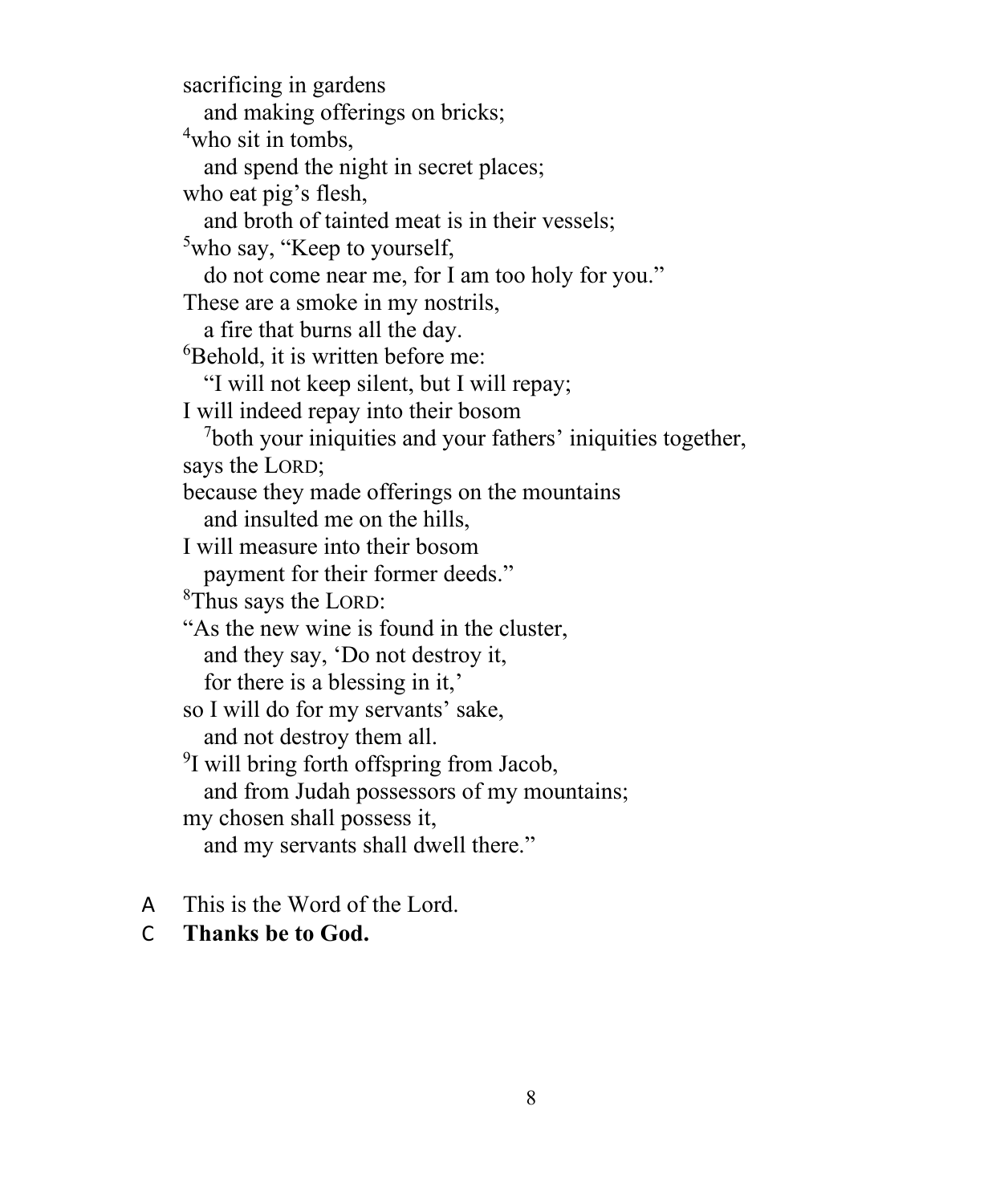**Psalm 3 1O LORD, how many | are my foes!\* Many are rising a- | gainst me; 2many are saying | of my soul,\* there is no salvation for | him in God. 3But you, O LORD, are a shield a- | bout me,\* my glory, and the lifter | of my head. 4I cried aloud | to the LORD,\* and he answered me from his | holy hill. 5I lay | down and slept;\* I woke again, for the LORD sus- | tained me. 6I will not be afraid of many thousands of | people\* who have set themselves against me | all around. 7Arise, O LORD! Save me, O my God! For you strike all my enemies | on the cheek;\* you break the teeth of the | wicked. 8Salvation belongs | to the LORD;\* your blessing be on your | people!**

**Epistle** Galatians 3:23—4:7

 $^{23}$ Now before faith came, we were held captive under the law, imprisoned until the coming faith would be revealed.  $24$ So then, the law was our guardian until Christ came, in order that we might be justified by faith. <sup>25</sup>But now that faith has come, we are no longer under a guardian, 26for in Christ Jesus you are all sons of God, through faith.  $^{27}$ For as many of you as were baptized into Christ have put on Christ.  $^{28}$ There is neither Jew nor Greek, there is neither slave nor free, there is neither male nor female, for you are all one in Christ Jesus. 29And if you are Christ's, then you are Abraham's offspring, heirs according to promise.

<sup>1</sup>I mean that the heir, as long as he is a child, is no different from a slave, though he is the owner of everything, <sup>2</sup>but he is under guardians and managers until the date set by his father. <sup>3</sup>In the same way we also, when we were children, were enslaved to the elementary principles of the world. <sup>4</sup>But when the fullness of time had come, God sent forth his Son, born of woman, born under the law, <sup>5</sup> to redeem those who were under the law, so that we might receive adoption as sons. <sup>6</sup>And because you are sons, God has sent the Spirit of his Son into our hearts, crying, "Abba! Father!" <sup>7</sup>So you are no longer a slave, but a son, and if a son, then an heir through God.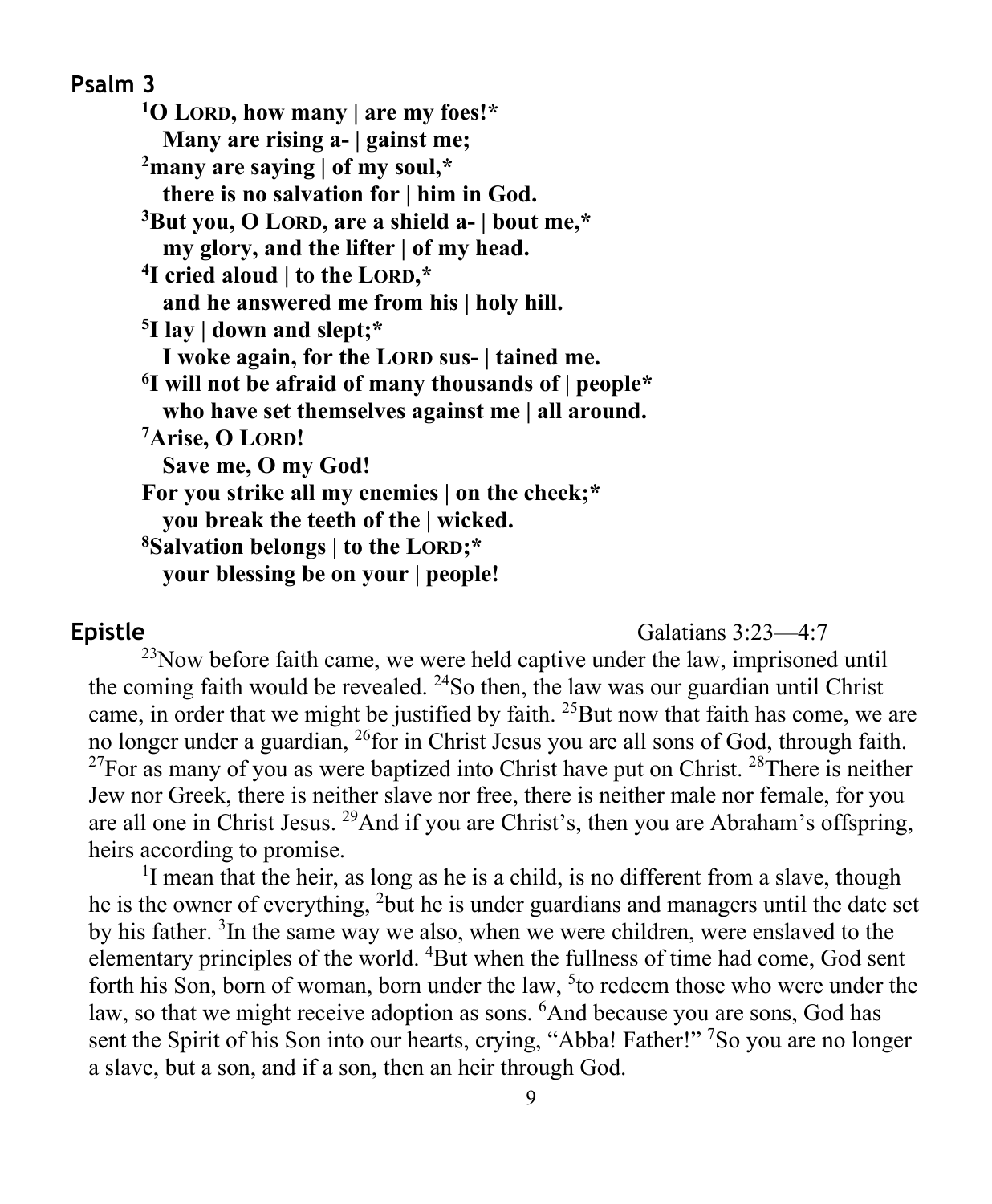A This is the Word of the Lord.

C **Thanks be to God.**

*Stand*

#### **Gospel Acclamation**

### *Alleluia!* **Return to your home, and declare how much God has done for you.**  *Alleluia!*

**Holy Gospel** Luke 8:26–39

P The Holy Gospel according to St. Luke, the eighth chapter.

C **Glory to You, O Lord.**

 $26$ Then they sailed to the country of the Gerasenes, which is opposite Galilee.  $27$ When Jesus had stepped out on land, there met him a man from the city who had demons. For a long time he had worn no clothes, and he had not lived in a house but among the tombs. 28When he saw Jesus, he cried out and fell down before him and said with a loud voice, "What have you to do with me, Jesus, Son of the Most High God? I beg you, do not torment me." <sup>29</sup>For he had commanded the unclean spirit to come out of the man. (For many a time it had seized him. He was kept under guard and bound with chains and shackles, but he would break the bonds and be driven by the demon into the desert.) <sup>30</sup>Jesus then asked him, "What is your name?" And he said, "Legion," for many demons had entered him. 31And they begged him not to command them to depart into the abyss. <sup>32</sup>Now a large herd of pigs was feeding there on the hillside, and they begged him to let them enter these. So he gave them permission. <sup>33</sup>Then the demons came out of the man and entered the pigs, and the herd rushed down the steep bank into the lake and were drowned.

<sup>34</sup>When the herdsmen saw what had happened, they fled and told it in the city and in the country. <sup>35</sup>Then people went out to see what had happened, and they came to Jesus and found the man from whom the demons had gone, sitting at the feet of Jesus, clothed and in his right mind, and they were afraid. 36And those who had seen it told them how the demon-possessed man had been healed.  $37$ Then all the people of the surrounding country of the Gerasenes asked him to depart from them, for they were seized with great fear. So he got into the boat and returned. <sup>38</sup>The man from whom the demons had gone begged that he might be with him, but Jesus sent him away, saying,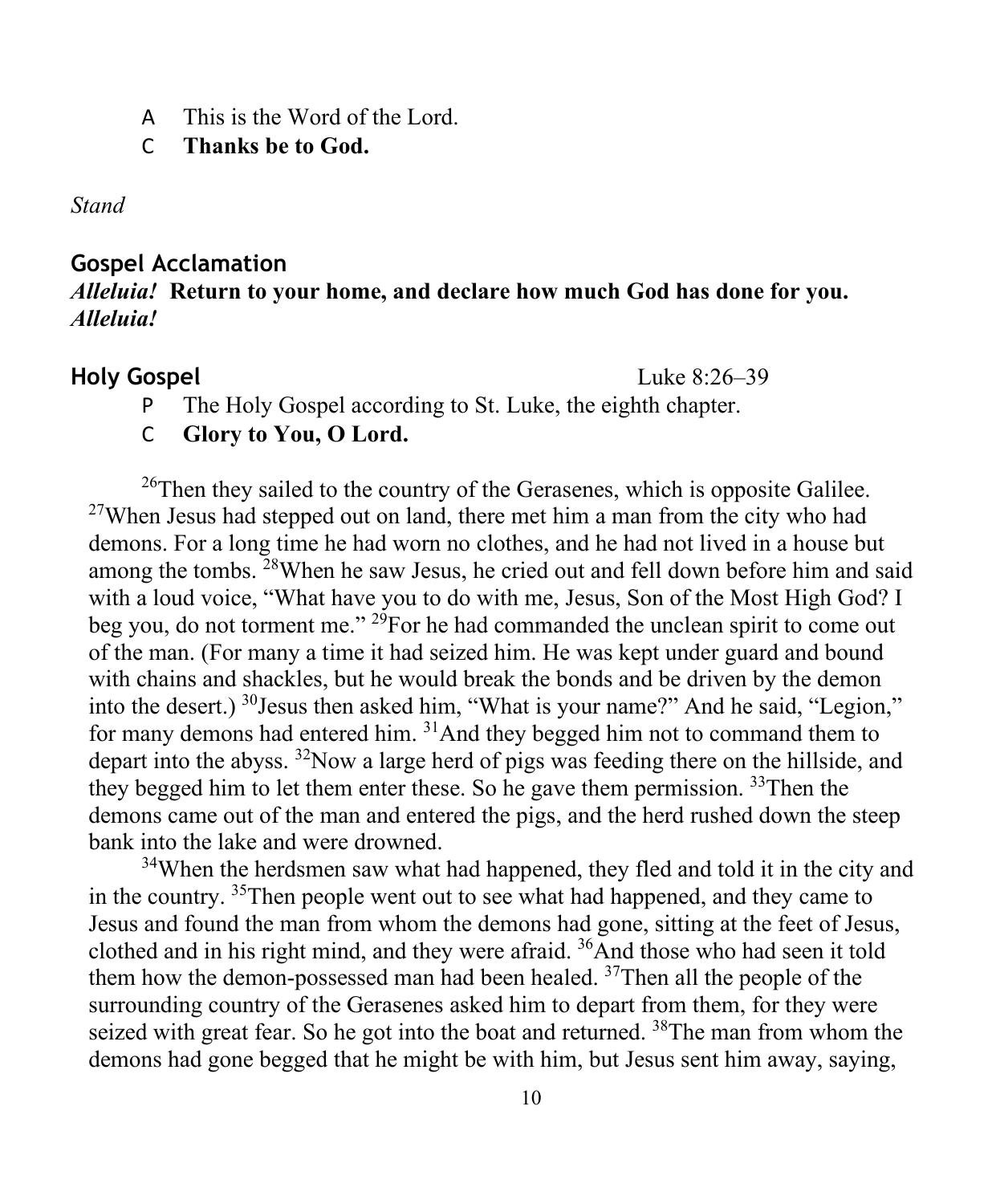$39$ <sup>4</sup>Return to your home, and declare how much God has done for you." And he went away, proclaiming throughout the whole city how much Jesus had done for him.

- P This is the Gospel of the Lord.
- C **Praise to You, O Christ.**

*Sit*



**Sermon Pastor Kevin Barron** 

*Stand*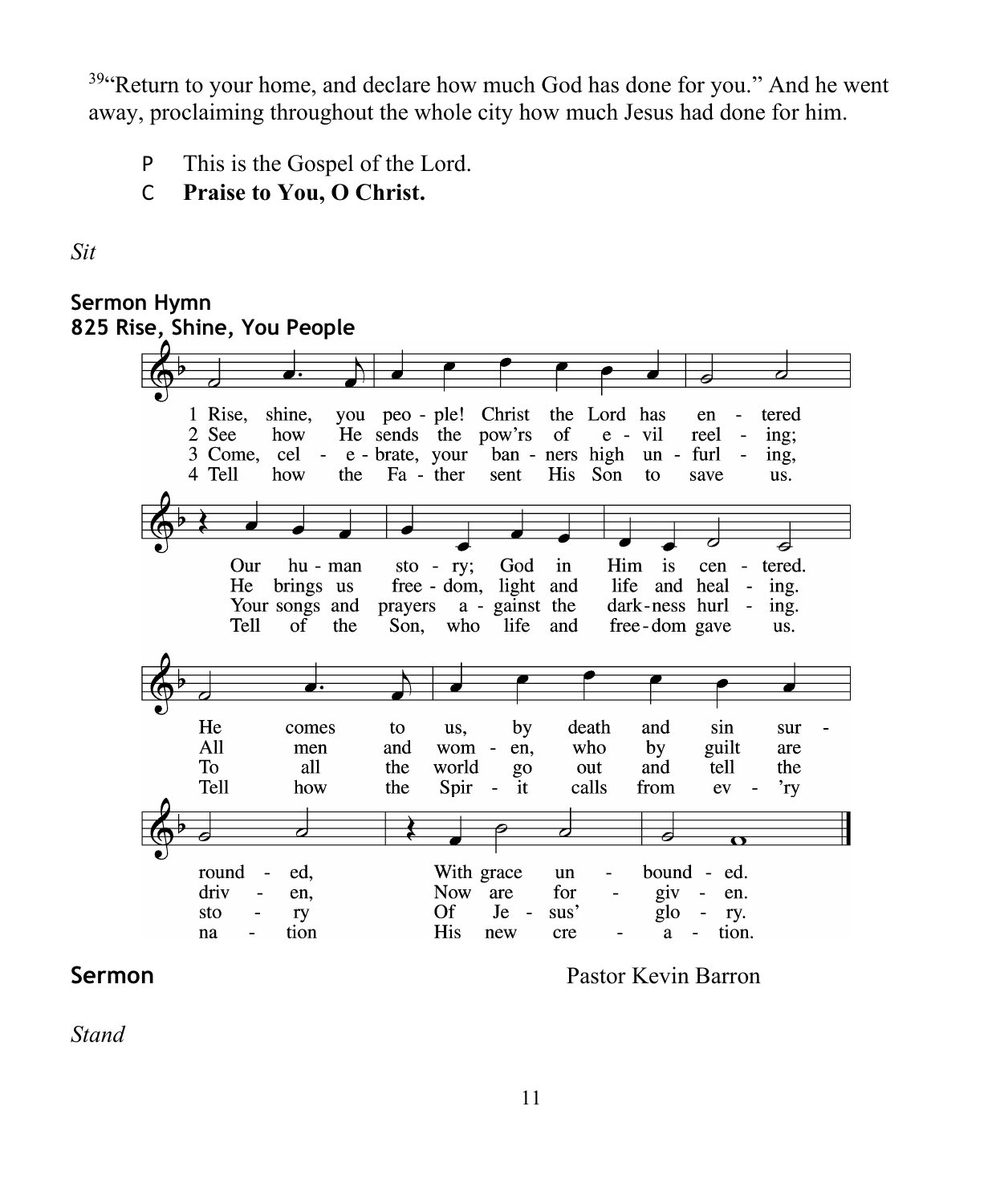**Apostles' Creed**

C **I believe in God, the Father Almighty, maker of heaven and earth.**

**And in Jesus Christ, His only Son, our Lord, who was conceived by the Holy Spirit, born of the virgin Mary, suffered under Pontius Pilate, was crucified, died and was buried. He descended into hell. The third day He rose again from the dead. He ascended into heaven and sits at the right hand of God the Father Almighty. From thence He will come to judge the living and the dead.**

**I believe in the Holy Spirit, the holy Christian Church, the communion of saints, the forgiveness of sins, the resurrection of the body, and the life** T **everlasting. Amen.**

## **Prayers of the Church**

## **Offering**

*(The offerings should be placed in the plate/basket near the entrance of the worship area.)*

## **Offering Hymn**

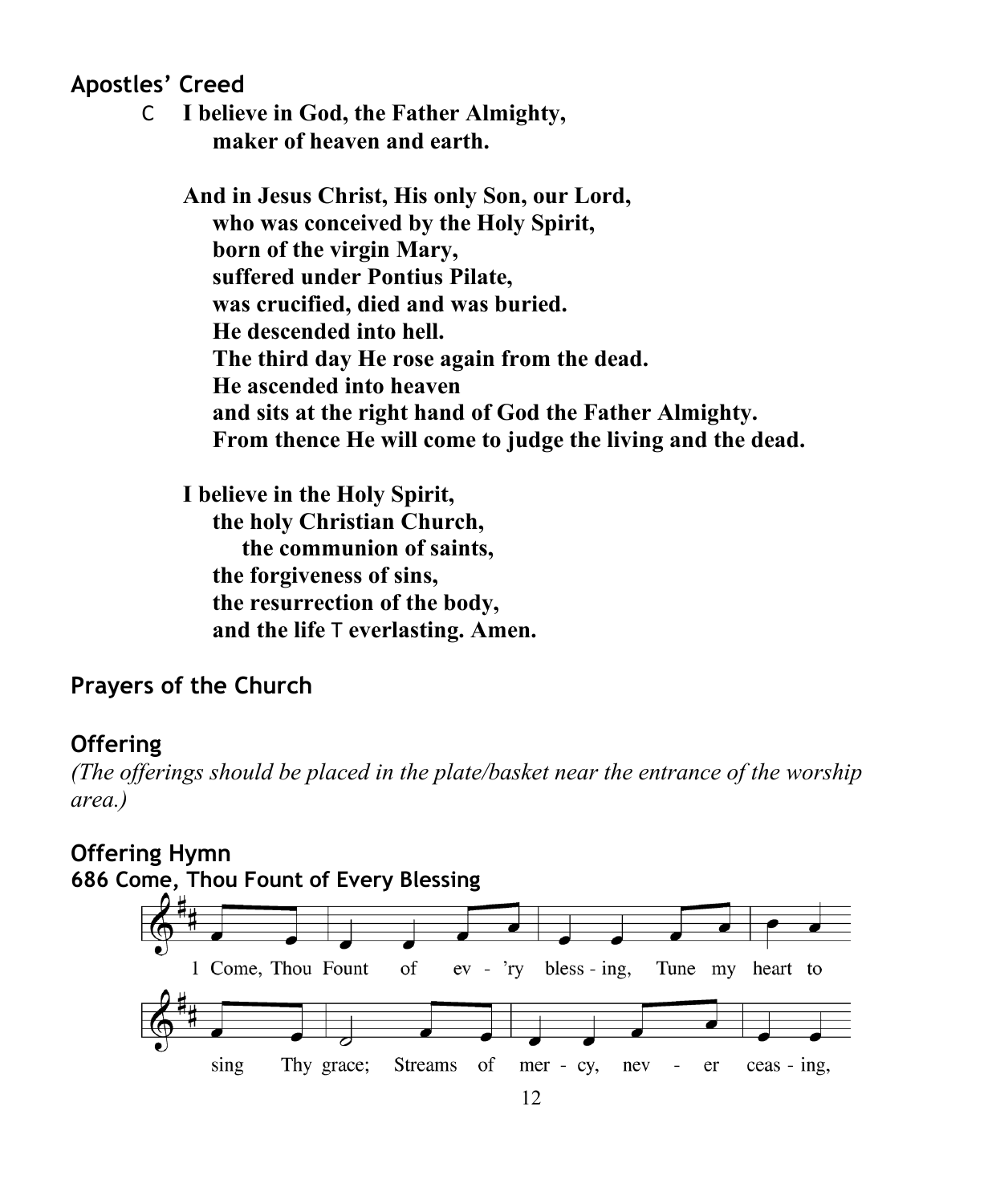

*Stand*

# Service of the Sacrament

| Preface | <b>LSB</b> 160 |
|---------|----------------|
|         |                |

- P The Lord be with you.
- C **And also with you.**
- P Lift up your hearts.
- C **We lift them to the Lord.**
- P Let us give thanks to the Lord our God.
- C **It is right to give Him thanks and praise.**

## **Proper Preface**

P It is truly good, right, and salutary that we should at all times and in all places give thanks to You, holy Lord, almighty Father, everlasting God, through Jesus Christ, our Lord, who, having created all things, took on human flesh and was born of the virgin Mary. For our sake He died on the cross and rose from the dead to put an end to death, thus fulfilling Your will and gaining for You a holy people. Therefore with angels and archangels and with all the company of heaven we laud and magnify Your glorious name, evermore praising You and singing: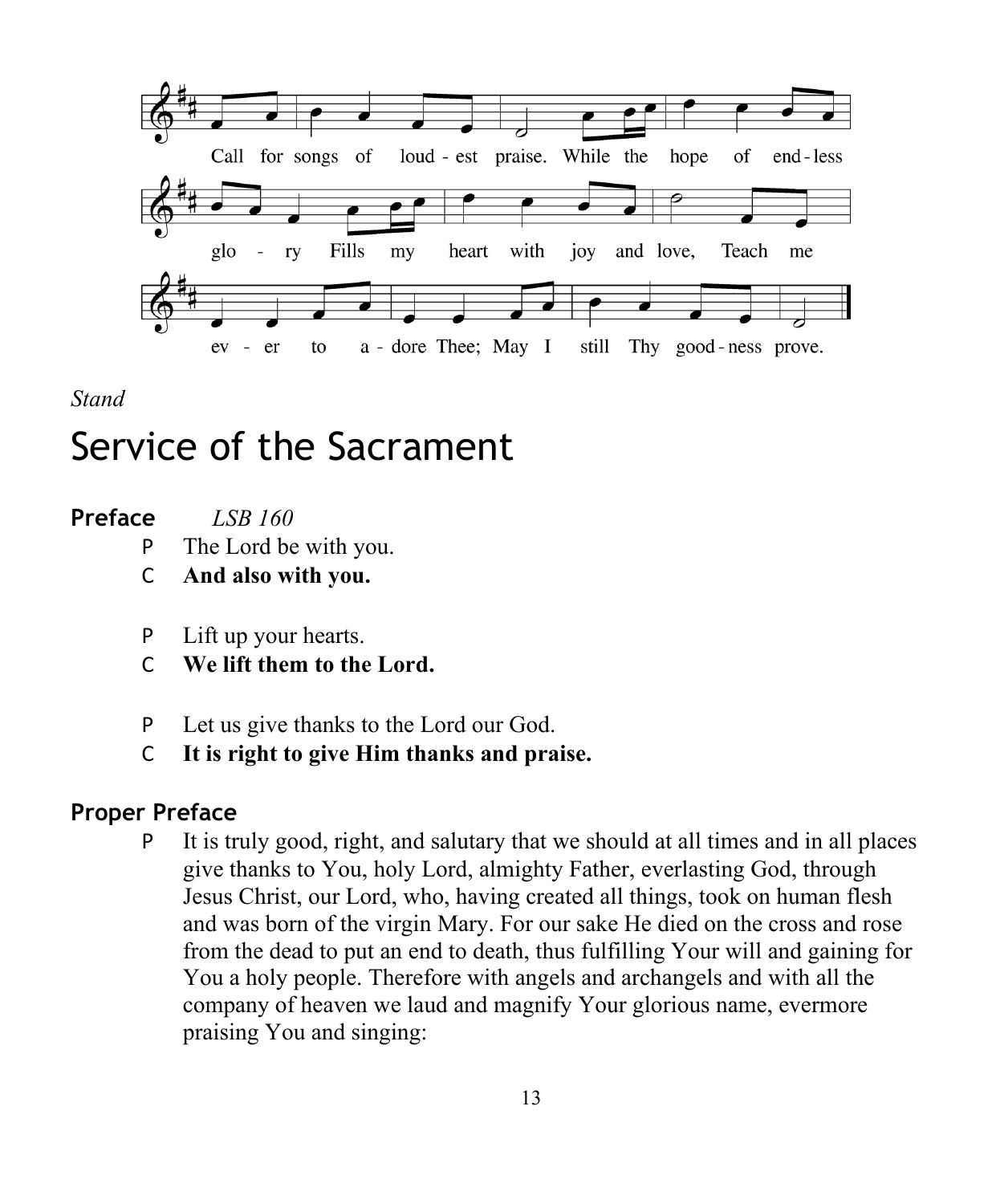

### **Prayer of Thanksgiving** *LSB 161*

P Blessed are You, Lord of heaven and earth, for You have had mercy on those whom You created and sent Your only-begotten Son into our flesh to bear our sin and be our Savior. With repentant joy we receive the salvation accomplished for us by the all-availing sacrifice of His body and His blood on the cross.

Gathered in the name and the remembrance of Jesus, we beg You, O Lord, to forgive, renew, and strengthen us with Your Word and Spirit. Grant us faithfully to eat His body and drink His blood as He bids us do in His own testament. Gather us together, we pray, from the ends of the earth to celebrate with all the faithful the marriage feast of the Lamb in His kingdom, which has no end. Graciously receive our prayers; deliver and preserve us. To You alone, O Father, be all glory, honor, and worship, with the Son and the Holy Spirit, one God, now and forever.

C **Amen.**

### **The Words of Our Lord**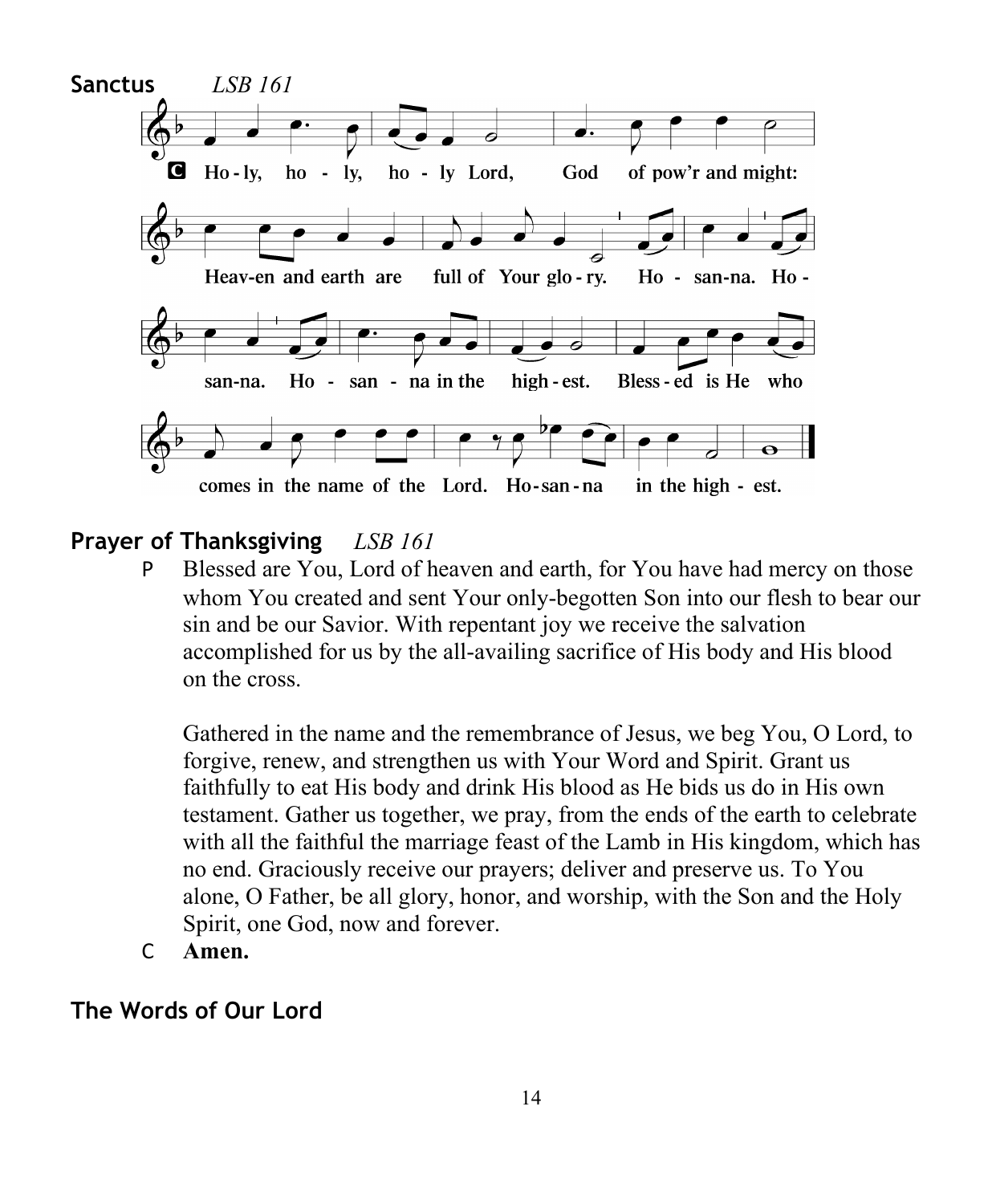## **Proclamation of Christ**

P O Lord Jesus Christ, only Son of the Father, in giving us Your body and blood to eat and to drink, You lead us to remember and confess Your holy cross and passion, Your blessed death, Your rest in the tomb, Your resurrection from the dead, Your ascension into heaven, and Your coming for the final judgment. So remember us in Your kingdom and teach us to pray:

## **Lord's Prayer**

C **Our Father who art in heaven, hallowed be Thy name, Thy kingdom come, Thy will be done on earth as it is in heaven; give us this day our daily bread; and forgive us our trespasses as we forgive those who trespass against us; and lead us not into temptation, but deliver us from evil. For Thine is the kingdom and the power and the glory forever and ever. Amen.**

#### **Pax Domini** *LSB 163*

- P The peace of the Lord be with you always.
- C **Amen.**



#### **570 Just as I Am, without One Plea**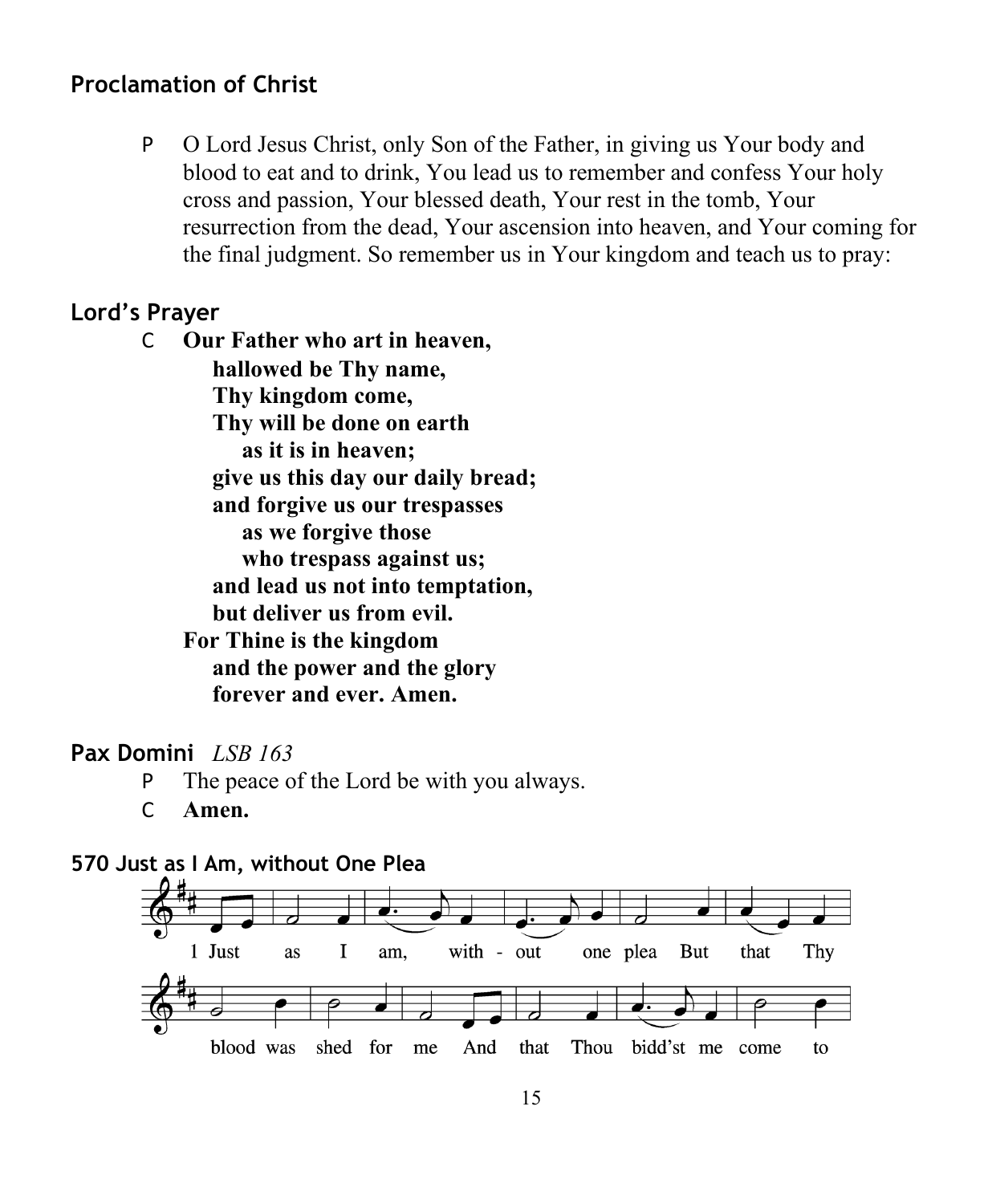

#### **Distribution**

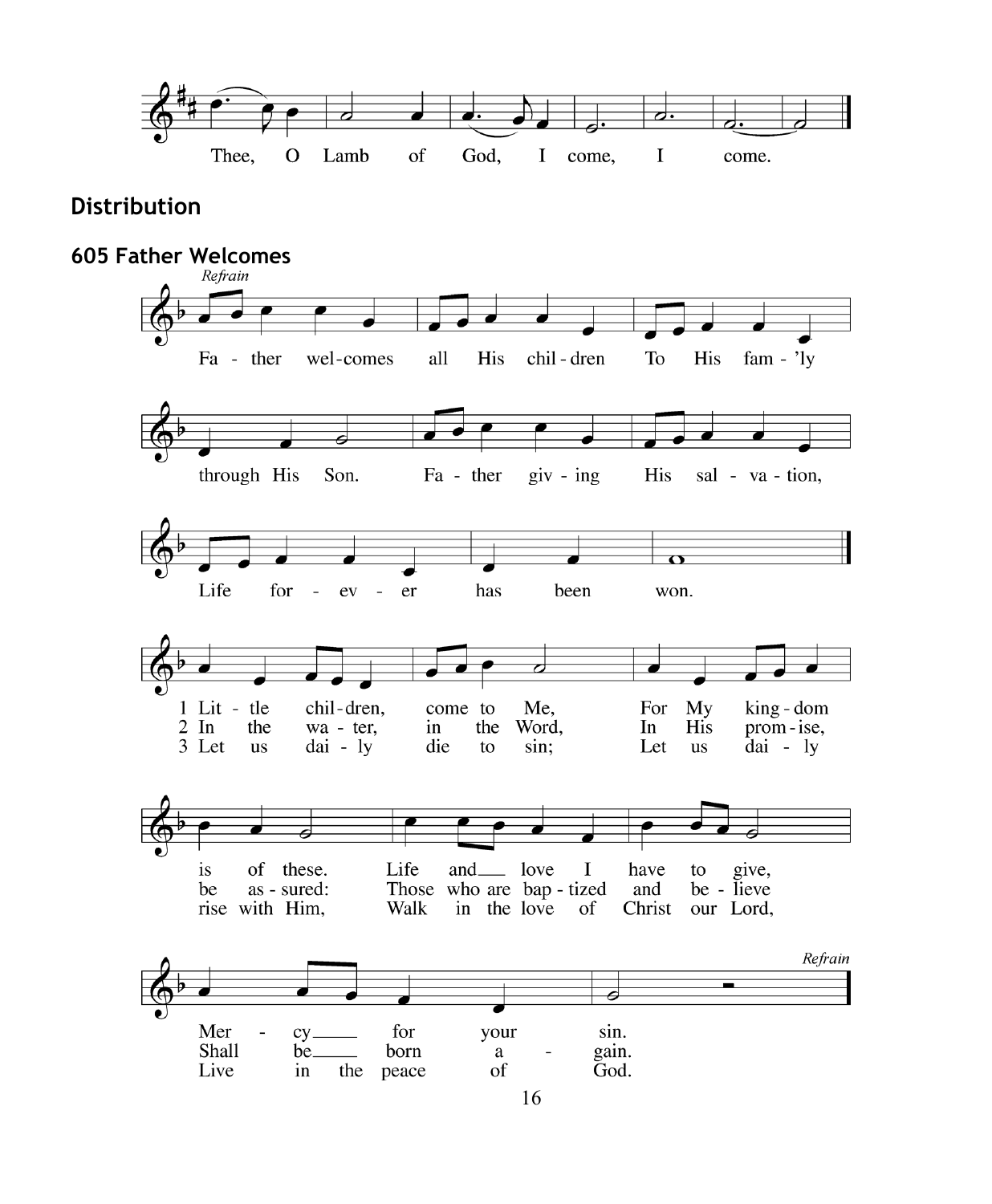## **Blessed Assurance**

Blessed assurance, Jesus is mine! Oh, what a foretaste of glory divine! Heir of salvation, purchase of God, born of his Spirit, washed in his blood.

## **Refrain**

**This is my story, this is my song, praising my Savior all the day long. This is my story, this is my song, praising my Savior all the day long.**

Perfect submission, perfect delight, visions of rapture now burst on my sight. Angels descending bring from above echoes of mercy, whispers of love. **Refrain**

Perfect submission, all is at rest. I in my Savior am happy and bless'd, watching and waiting, looking above, filled with His goodness, lost in His love. **Refrain**

### *Sit*

## **Post-Communion Collect**

A Let us pray.

We give thanks to You, almighty God, that You have refreshed us through this salutary gift, and we implore You that of Your mercy You would strengthen us through the same in faith toward You and in fervent love toward one another; through Jesus Christ, Your Son, our Lord, who lives and reigns with You and the Holy Spirit, one God, now and forever.

C **Amen.**

## **Benediction** *LSB 166*

P The Lord bless you and keep you.

The Lord make His face shine on you and be gracious to you.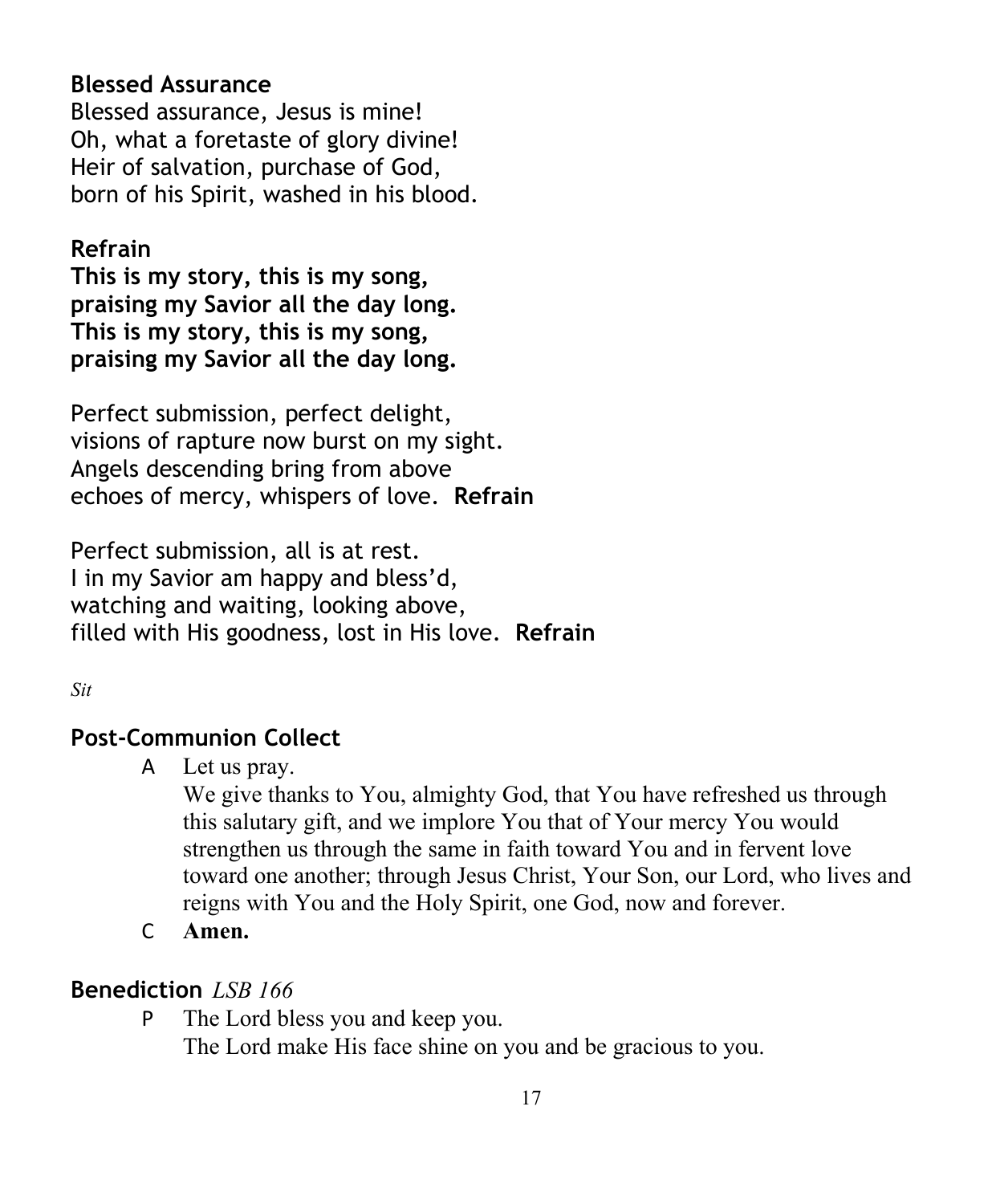The Lord look upon you with favor and T give you peace.

C **Amen.**

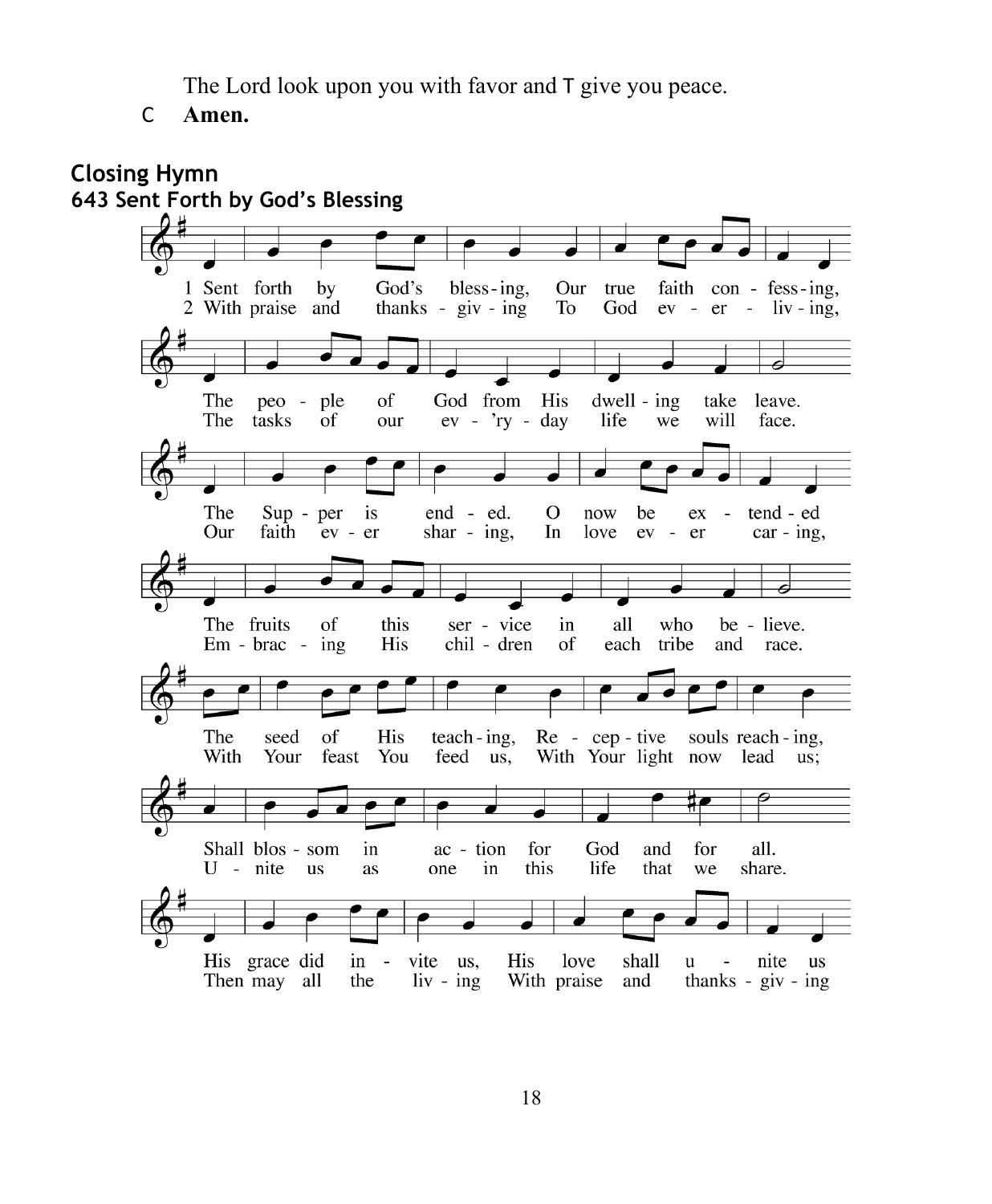

## **THE SENDING**

- P: Go in peace and serve the Lord.
- **C: Thanks be to God!**

**POSTLUDE** The Ash GroveWelsh Folk Tune

## **TODAY'S SERVANTS**

**Liturgist:** Jim Struder **Organist: Barbara Sommer Cantor:** Scott Ruhl Lector: **Ronnie Segal Communion:** Dave Segal

**Proclaimer:** Rev. Kevin Barron **Crucifer/Acolyte:** Samantha Shaffer/Emily Shaffer **IT Assistants:** Jim McWilliams, Bridget Jones

Reprints by LSB, CCL, OneLicense.net

Permission to podcast/stream the music in this service obtained from ONE LICENSE with license #A-726325 \*Please note: The service continues to be recorded and posted to Calvary's website at [www.calvarylutheranCS.org](http://www.calvarylutherancs.org/)